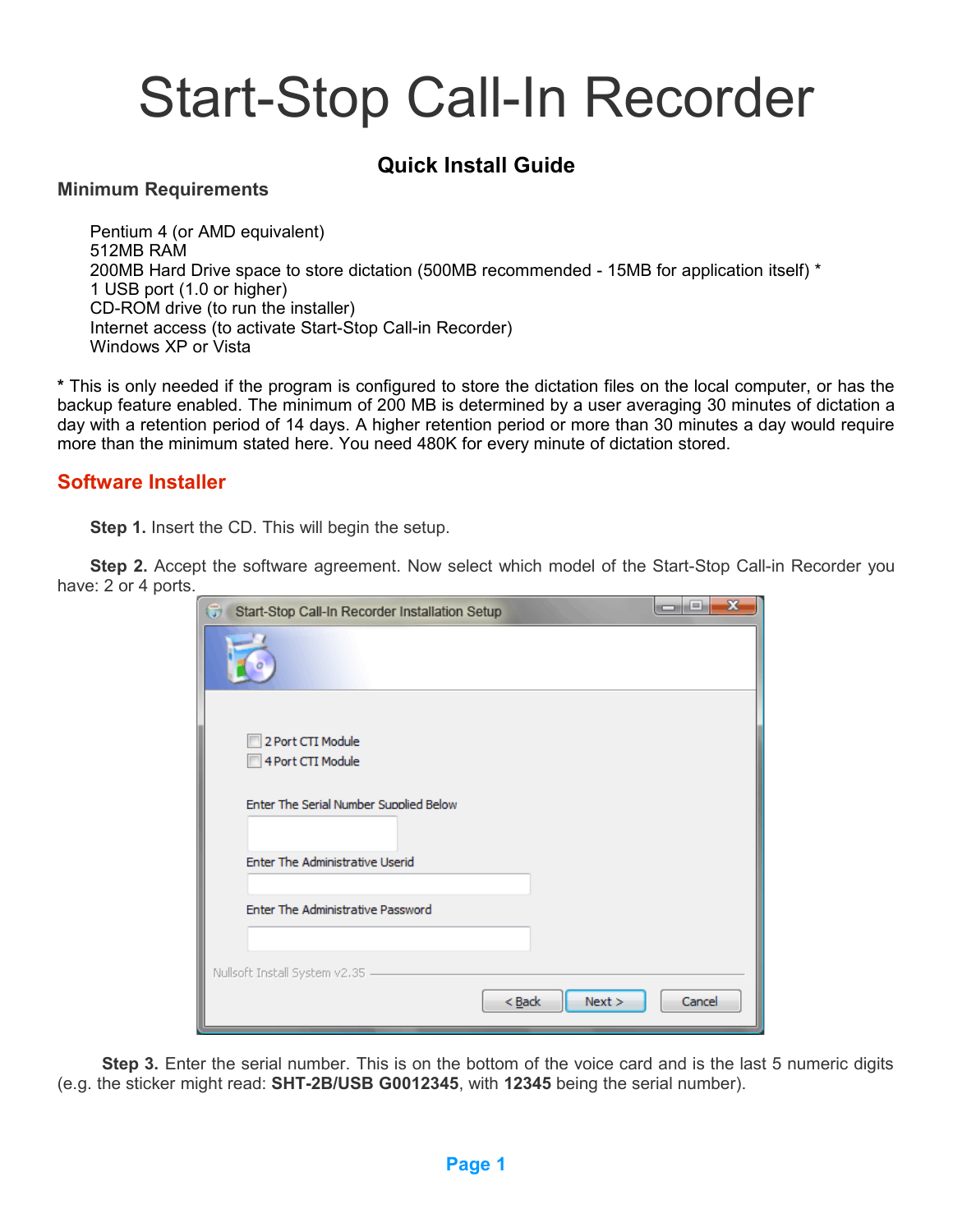**Step 4.** Enter a Windows administrative username and password. This can be the local account you are logged into if it has administrative rights on the computer, or another user account. Click **Next**. **Note:** If you don't know the administrative username and password, this information can be entered after the installation is finished.

**Step 5.** The installer will begin copying files. If you are running the setup on a Microsoft Windows Vista computer, you may receive a prompt like the one below. Always click **Install this driver software anyway**. The progress bar will stop for a while about ¾ through the installation. This is *normal*.



**Step 6.** The installer will finish and inform you to install the USB drivers and then reboot your computer. Plug the voice card into the USB port you intend to use on your computer.

**Note:** If you plug the voice card into another USB port in the future, you may have to repeat steps 7-11. Windows loads USB drivers on a per port basis.

**Step 7.** The computer will tell you it has found new hardware. The Found New Hardware Wizard will appear (below). Choose **No, not this time** and click **Next**.